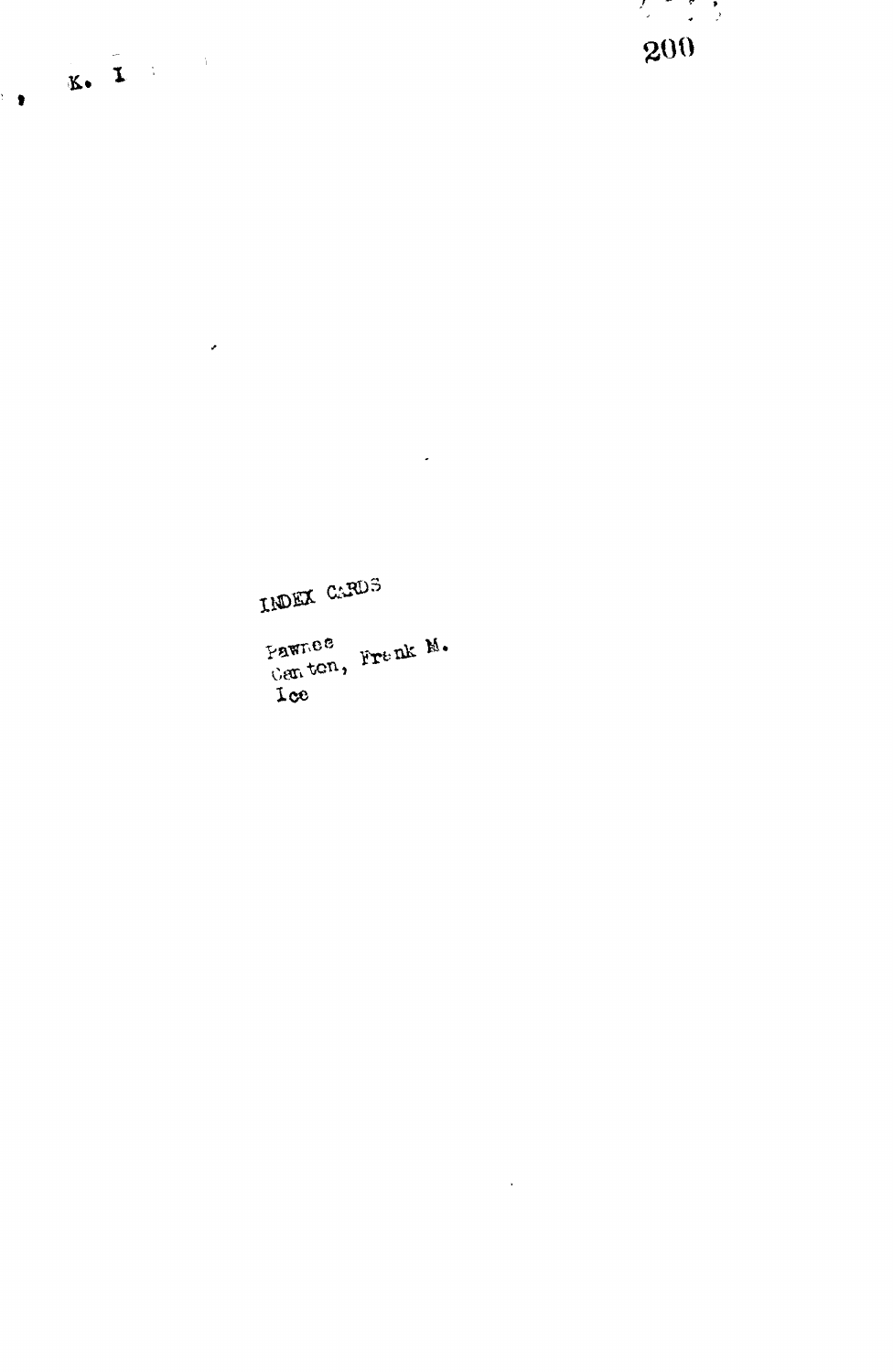$\blacksquare$ , COOK. I  $\mathbf{I}_{\mathrm{c}}$  $H<sub>O</sub>$ 

 $22c$ 

201

## INTERVIEW WITH MR. COOK HORTON

FIELD WORKER COLDIE TURNER

April 16, 1937

Mr. Horton was born November 12, 1856, in Morgan county Kentucky. Came to Okiahoma in lood.

I first came to the Cherckee Wation in loss, went to Stillwater in 1889 and came to Pawnee when the strip opened in 1893. I made the run from angalls and put up my first place of business on the north side of the square. A friend of mine advised me to go to the south side of the square so in three or four months I bought lots about the middle of the block and put up a frame build-. ing. I established the first saloon in Pawnee in 1893 and ran it till 1901, then traded it for a putcher shop.

In 1894 when the men who were county plerk and county sheriff exchanged places Governor Reafrow what here to male the procedure legal and made me deputy sheriff where I served for five years. I was on the street and saw the Bill Dooling gang rob the bank and take Mr. Berry, the president of the bank, to the creek. The gang then rode north a few miles, stopped on the side of a hill and rested awhile before going onl.

I worked for Frank Canton when he ran a business in Stillwater. Water he came to Pawnee as a United States Marshal. B. Dunn was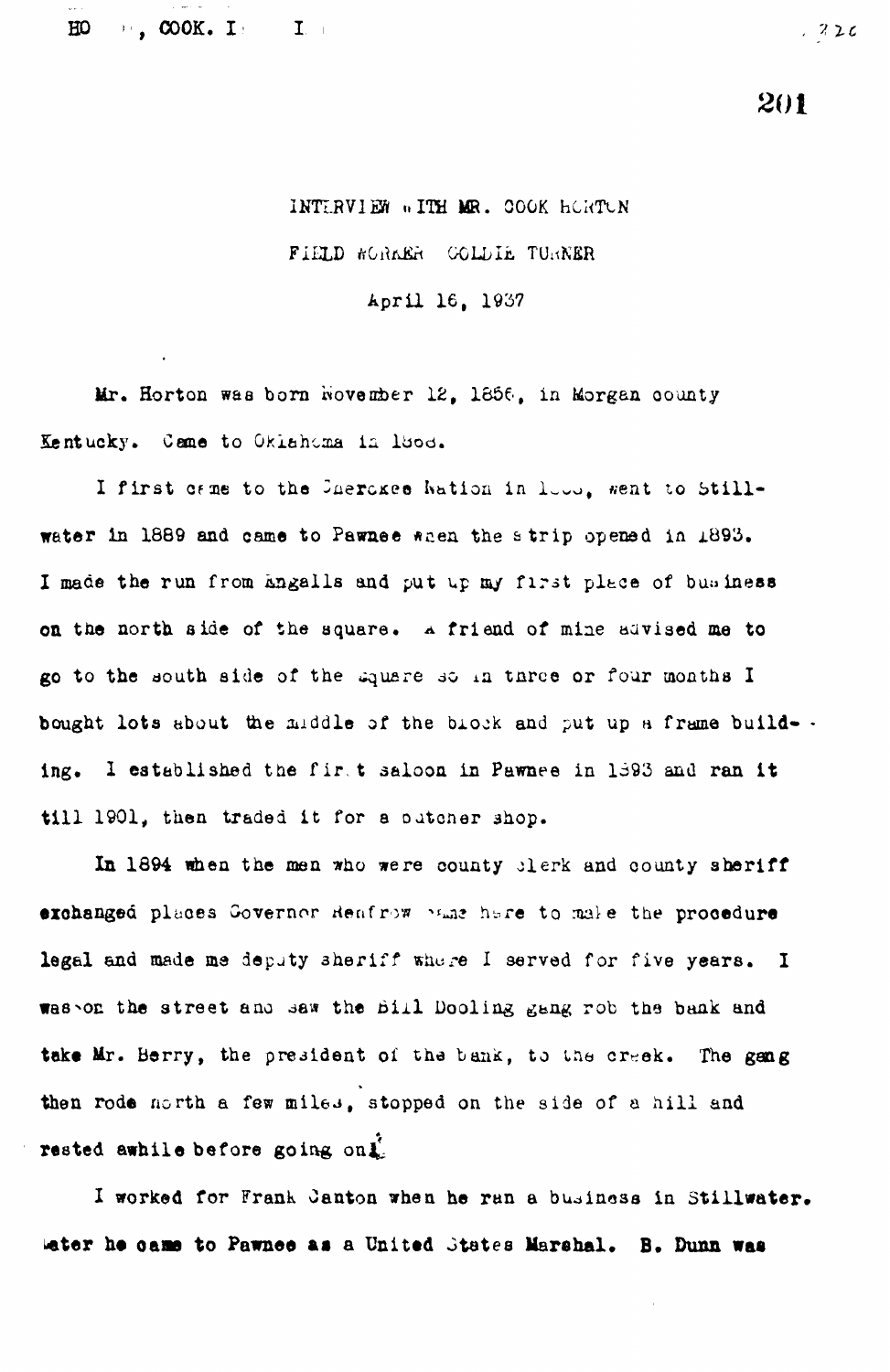202

 $\mathbf{z}$ 

 $\mathbf{g} = \mathbf{g} \times \mathbf{g}$  , where  $\mathbf{g}$ 

also a United Attes Marshal and wes an enemy of Canton. He said he would kill Centon on sight. One afternoon as I was going to my place of business I saw Canton on the Street and fartner down I haw Dunn stending is a stairway. I went on into the salcon for I knew what was going to happen. I had been in there only a anort time when I heard a single shot. I knew who had been killed. Carton had killed Dunn for he was faster on the draw.

I always carried a gun but never killed a man in my life. I did shoot an outlaw one time when I was deputy, the bullet went through his head but he lived, was arrested and served his time out in the penitentiary.

I furnished ice for the tewn for four years, right after the opening. Ice was out from Black Bear and Camp creeks and packed in saw dust which was hauled from the saw mill at Blackloe houses were bu it lose to the creek and in the summer burn. I I ran an ice wagon. One night about eleven o'clock when I had gone out to Camp Creek to get a load of ice I backed the wagon into the creek bank and on getting out, looked up and saw some one standing close to a tree. I whinped out my gun and almost shot, when I recognized the person to be Eaglechief a Pawnee adian. He stood and watched me a short time, then walked away